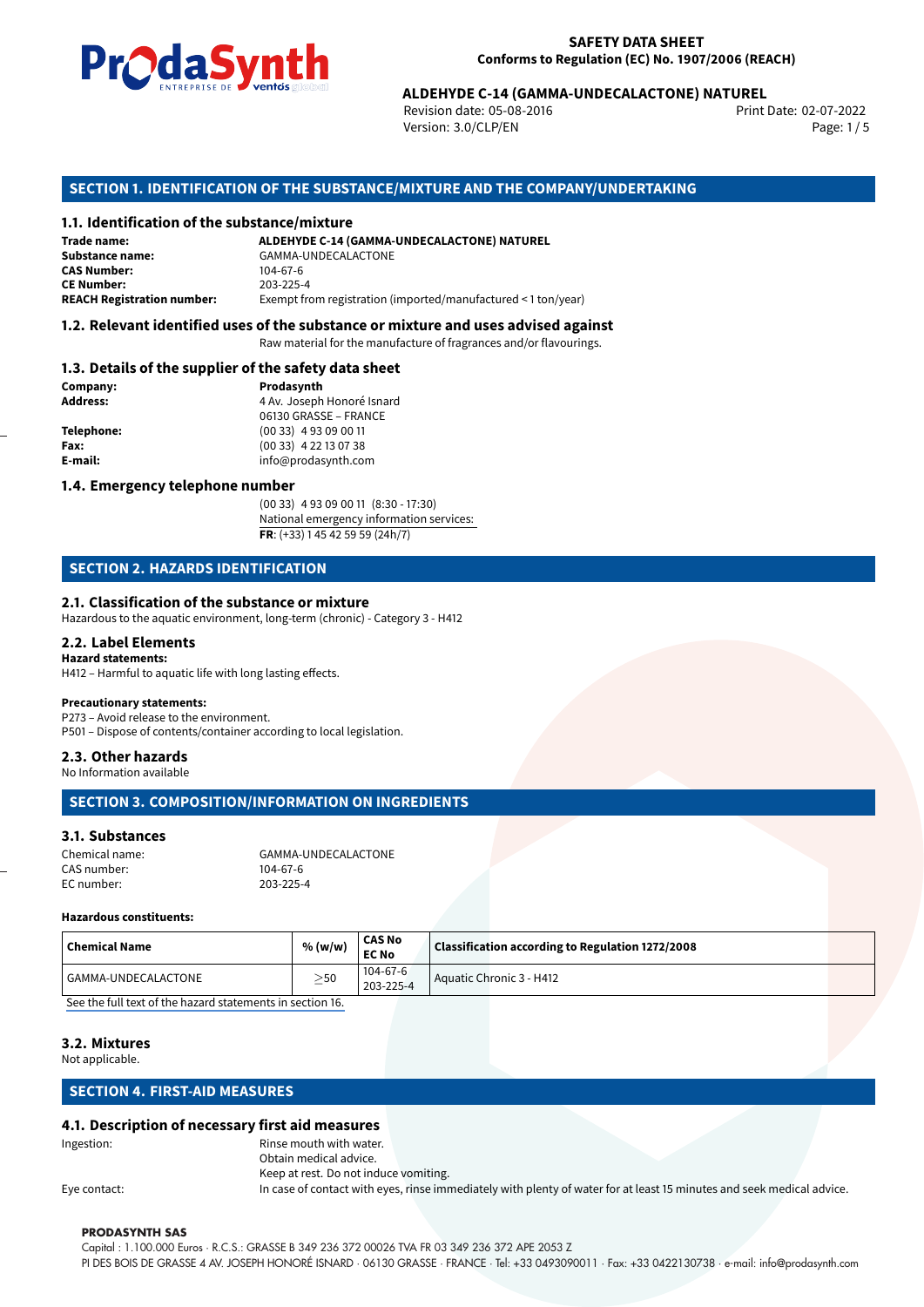

02-07-2022 **ALDEHYDE C-14 (GAMMA-UNDECALACTONE) NATUREL**

Revision date: 05-08-2016 Version: 3.0/CLP/EN Page: 2 / 5

| Inhalation: |  |
|-------------|--|
|-------------|--|

Remove person to fresh air and keep at rest. Seek immediate medical advice. Skin contact: Take off immediately all contaminated clothing. Thoroughly wash affected skin with soap and water. Seek medical attention if symptoms persist.

## **4.2. Most important symptoms and effects, both acute and delayed**

No information available.

#### **4.3. Indication of any immediate medical attention and special treatment needed** No information available.

## **SECTION 5. FIRE-FIGHTING MEASURES**

## **5.1. Extinguishing Media**

Water spray, carbon dioxide, dry chemical powder or appropriate foam. For safety reasons do not use full water jet.

## **5.2. Special hazards arising from the substance or mixture**

Known or Anticipated Hazardous Products of Combustion: Emits toxic fumes under fire conditions.

#### **5.3. Advice for firefighters**

High temperatures can lead to high pressures inside closed containers. Avoid inhalation of vapors that are created. Use appropriate respiratory protection. Do not allow spillage of fire to be poured into drains or watercourses. Wear self-contained breathing apparatus and protective clothing.

## **SECTION 6. ACCIDENTAL RELEASE MEASURES**

## **6.1. Personal precautions, protective equipment and emergency procedures**

Evacuate surronding areas. Ensure adequate ventilation. Keep unnecessary and unprotected personnel from entering. Do not breathe vapor/spray. Avoid contact with skin and eyes. Information regarding personal protective measures: see section 8.

#### **6.2. Environmental precautions**

To avoid possible contamination of the environment, do not discharge into any drains, surface waters or groundwaters.

## **6.3. Methods and materials for containment and cleaning up**

Cover with an inert, inorganic, non-combustible absorbent material (e.g. dry-lime, sand, soda ash). Place in covered containers using non-sparking tools and transport outdoors. Avoid open flames or sources of ignition (e.g. pilot lights on gas hot water heater). Ventilate area and wash spill site after material pickup is complete.

## **6.4. Reference to other sections**

Information regarding exposure controls, personal protection and disposal considerations can be found in sections 8 and 13.

## **SECTION 7. HANDLING AND STORAGE**

## **7.1. Precautions for safe handling**

Do not store or handle this material near food or drinking water. Do not smoke. Avoid contact with the eyes, skin and clothing. Wear protective clothing and use glasses. Observe the rules of safety and hygiene at work. Keep in the original container or an alternative made from a compatible material.

## **7.2. Conditions for safe storage, including any incompatibilities**

Store in tightly closed and preferably full containers in a cool, dry and ventilated area, protected from light. Keep away from sources of ignition (e.g. hot surfaces, sparks, flame and static discharges). Keep away from incompatible materials (see section 10).

## **7.3. Specific end use(s)**

No information available.

## **SECTION 8. EXPOSURE CONTROLS AND PERSONAL PROTECTION**

## **8.1. Control parameters**

Components with occupational exposure limits: None known.

#### **PRODASYNTH SAS**

Capital : 1.100.000 Euros · R.C.S.: GRASSE B 349 236 372 00026 TVA FR 03 349 236 372 APE 2053 Z PI DES BOIS DE GRASSE 4 AV. JOSEPH HONORÉ ISNARD · 06130 GRASSE · FRANCE · Tel: +33 0493090011 · Fax: +33 0422130738 · e-mail: info@prodasynth.com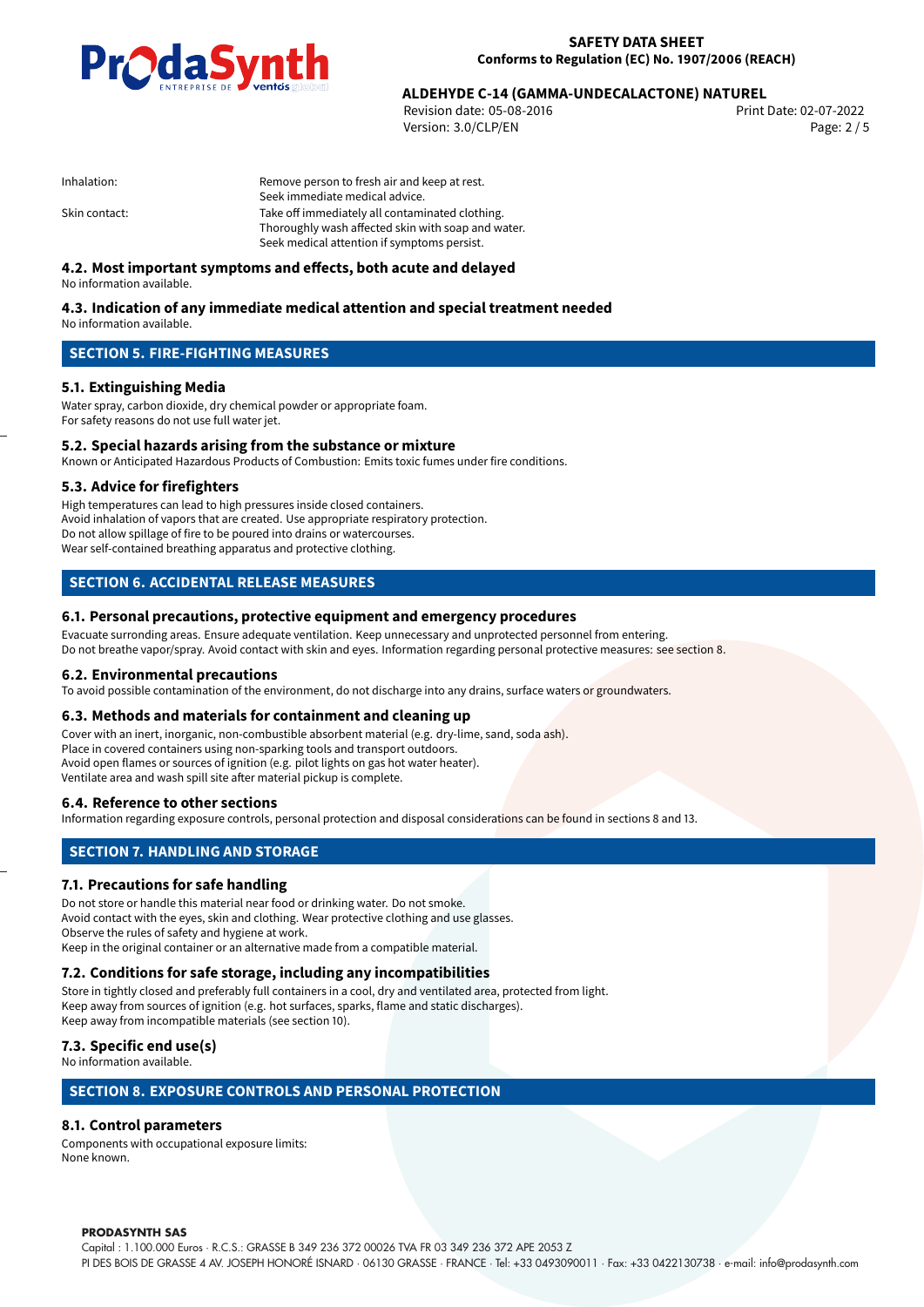

# 02-07-2022 **ALDEHYDE C-14 (GAMMA-UNDECALACTONE) NATUREL**

Revision date: 05-08-2016 Version: 3.0/CLP/EN Page: 3 / 5

## **8.2. Exposure controls**

Appropriate engineering controls: Measures should be taken to prevent materials from being splashed into the body. Provide adequate ventilation, according to the conditions of use. Use a mechanical exhaust if required. Eye/Face protection: Chemical safety goggles are recommended. Wash contaminated goggles before reuse. Hand Protection: Chemical-resistant gloves are recommended. Wash contaminated gloves before reuse.<br>Body protection: Personal protective equipment for the body should be selected based on the task being Personal protective equipment for the body should be selected based on the task being performed and the risks involved. Respiratory Protection: In case of insufficient ventilation, use suitable respiratory equipment. Environmental exposure controls: Emissions from ventilation or process equipment should be checked to ensure they comply with environmental protection legislation. In some cases, filters or engineering modifications to the process equipment will be necessary to reduce emissions to acceptable levels.

## **SECTION 9. PHYSICAL AND CHEMICAL PROPERTIES**

## **9.1. Information on basic physical and chemical properties**

Appearance: Liquid Colour: Conforms to standard Odour: Conforms to standard Odour theshold: Not determined pH: Not determined Melting point/freezing point: Not determined Boling point/boiling range: 164 - 166 (13 mm) Flash point: 160 ºC Evaporation rate: Not determined Flammability: Not determined Lower flammability/Explosive limit: Not determined Upper flammability/Explosive limit: Not determined Vapour pressure: Vapour pressure: Vapour Density: Not determined Density: 0,941−0,946 g/mL (20<sup>o</sup>C)<br>Relative density: 0,941−0,946 (20<sup>o</sup>C) Relative density: 0,941*−*0,946 (20ºC) Solubility in other solvents: SOLUBLE IN ETHANOL Partition coefficient n-octanol/water: Not determined Auto-ignition temperature: Not determined Decomposition temperature: Not determined Viscosity, dynamic: Not determined Viscosity, kinematic: Not determined Explosive properties: Not determined Oxidising properties: Not determined

PRACTICALLY INSOLUBLE IN WATER

## **9.2. Additional information**

No information available.

## **SECTION 10. STABILITY AND REACTIVITY**

#### **10.1. Reactivity**

No hazardous reactions if stored and handled as prescribed/indicated.

#### **10.2. Chemical stability**

The product is stable if stored and handled as prescribed/indicated.

#### **10.3. Possibility of hazardous reactions**

No hazardous reactions if stored and handled as prescribed/indicated.

#### **10.4. Conditions to Avoid**

Conditions to Avoid: Excessive heat, flame or other ignition sources.

#### **10.5. Incompatible materials**

Avoid contact with strong acids and bases and oxidizing agents.

#### **10.6. Hazardous decomposition products**

During combustion may form carbon monoxide and unidentified organic compounds.

#### **PRODASYNTH SAS**

Capital : 1.100.000 Euros · R.C.S.: GRASSE B 349 236 372 00026 TVA FR 03 349 236 372 APE 2053 Z PI DES BOIS DE GRASSE 4 AV. JOSEPH HONORÉ ISNARD · 06130 GRASSE · FRANCE · Tel: +33 0493090011 · Fax: +33 0422130738 · e-mail: info@prodasynth.com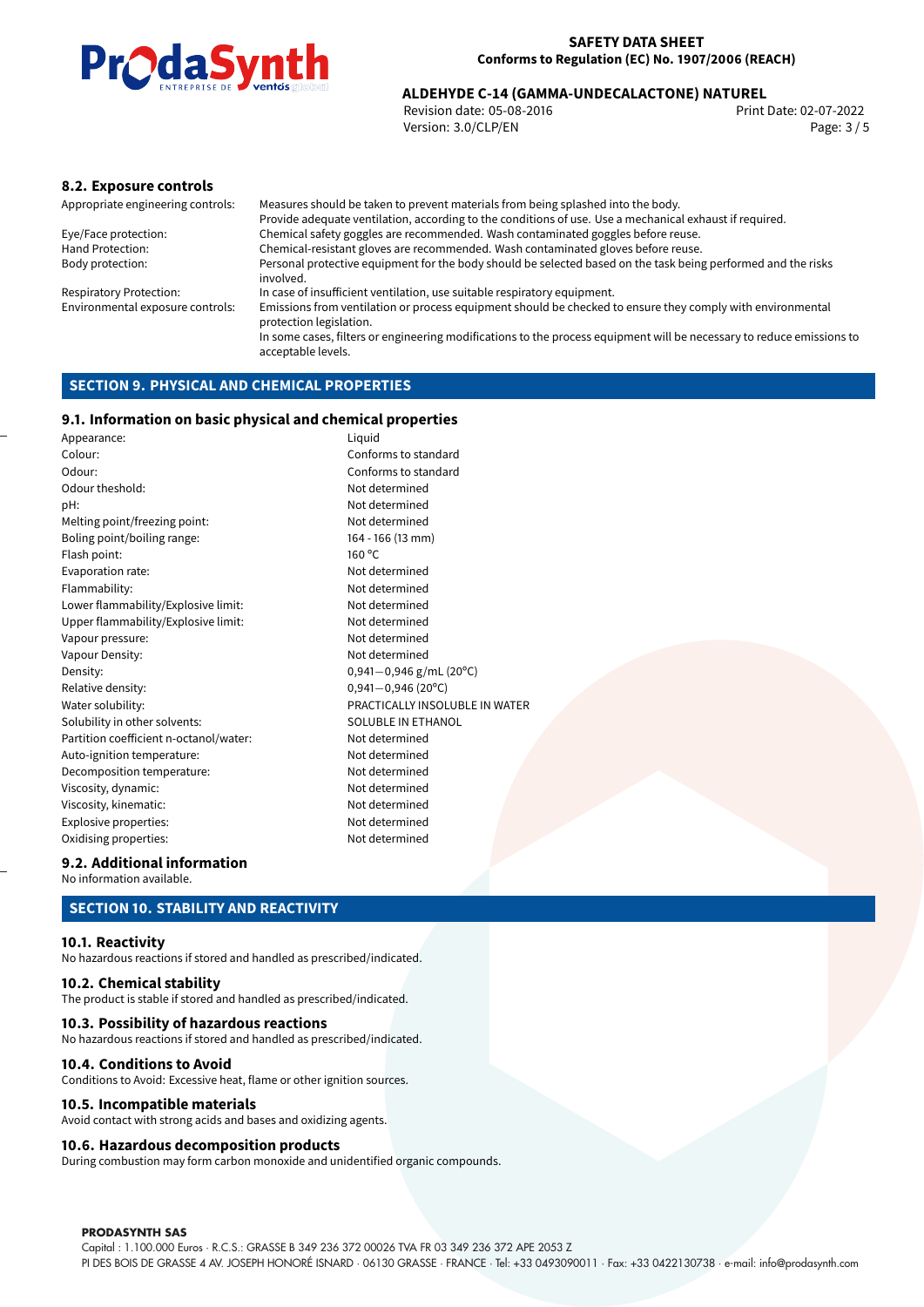

02-07-2022 **ALDEHYDE C-14 (GAMMA-UNDECALACTONE) NATUREL**

Revision date: 05-08-2016 Version: 3.0/CLP/EN Page: 4 / 5

## **SECTION 11. TOXICOLOGICAL INFORMATION**

## **11.1. Information on toxicological effects**

| <b>Acute toxicity</b>             | Based on the data available, the criteria for classification are not met. |
|-----------------------------------|---------------------------------------------------------------------------|
| <b>Skin corrosion/irritation</b>  | Based on the data available, the criteria for classification are not met. |
| Serious eye damage/irritation     | Based on the data available, the criteria for classification are not met. |
| Respiratory or skin sensitisation | Based on the data available, the criteria for classification are not met. |
| <b>Germ cell mutagenicity</b>     | Based on the data available, the criteria for classification are not met. |
| Carcinogenicity                   | Based on the data available, the criteria for classification are not met. |
| <b>Reproductive toxicity</b>      | Based on the data available, the criteria for classification are not met. |
| <b>STOT-single exposure</b>       | Based on the data available, the criteria for classification are not met. |
| <b>STOT-repeated exposure</b>     | Based on the data available, the criteria for classification are not met. |
| <b>Aspiration hazard</b>          | Based on the data available, the criteria for classification are not met. |

## **SECTION 12. ECOLOGICAL INFORMATION**

#### **12.1. Toxicity**

**Assessment:**

Harmful to aquatic life with long lasting effects. **Experimental/calculated data:** No information available.

## **12.2. Degradability**

No information available.

## **12.3. Bioaccumulative potential**

No information available.

## **12.4. Soil mobility**

No information available.

## **12.5. Results of PBT and vPvB assessment**

No information available.

## **12.6. Other adverse effects**

See also sections 6, 7, 13 and 15 Do not allow to get into waste water or waterways.

## **SECTION 13. DISPOSAL CONSIDERATIONS**

## **13.1. Waste treatment methods**

Dispose of in accordance with national and local environmental regulations.

## **SECTION 14: TRANSPORT INFORMATION**

|                                  | <b>ADR/RID/ADN</b>                | <b>IMDG</b>                       | <b>IATA-ICAO</b>                  |
|----------------------------------|-----------------------------------|-----------------------------------|-----------------------------------|
| 14.1. UN Number                  | Not classified as hazardous goods | Not classified as hazardous goods | Not classified as hazardous goods |
| 14.2. UN Proper Shipping Name    | Not applicable                    | Not applicable                    | Not applicable                    |
| 14.3. Transport Hazard Class(es) | Not applicable                    | Not applicable                    | Not applicable                    |
| 14.4. Packing Group              | Not applicable                    | Not applicable                    | Not applicable                    |
| 14.5. Environmental hazards      | No                                | No                                | No                                |
| <b>Additional information</b>    |                                   |                                   |                                   |

## **14.6 Special precautions for user**

None known

## **14.7. Transport in bulk according to Annex II of MARPOL 73/78 and the IBC Code**

No information available

## **SECTION 15: REGULATORY INFORMATION**

## **15.1. Safety, health and environmental regulations/legislation specific for the substance or mixture**

No information available

#### **PRODASYNTH SAS**